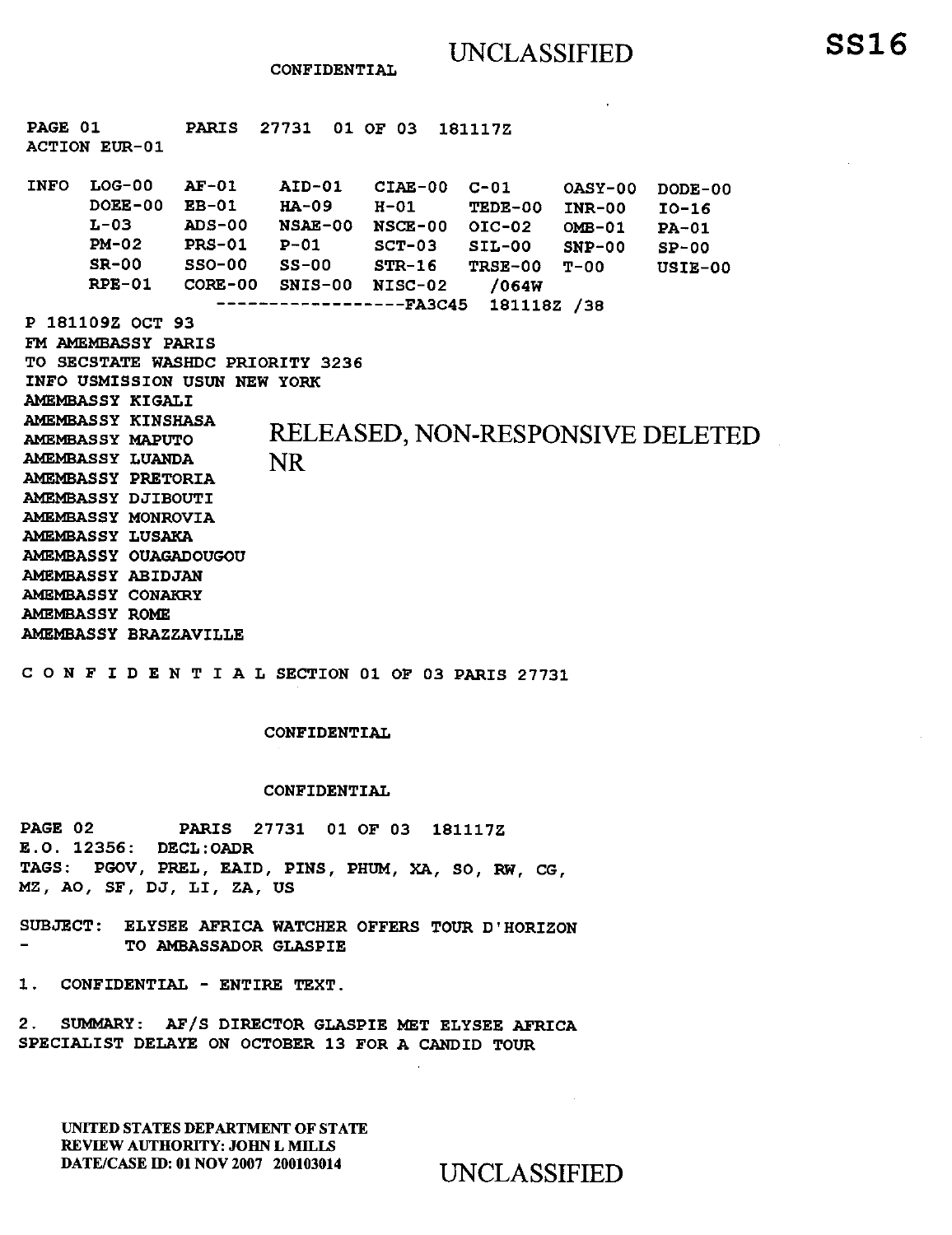UNCLASSIFIED **D'HORIZON THAT COVERED A DOZEN COUNTRIES. INTERLOCUTORS EMPHASIZED THAT FRANCE IS LIMITING ITS MOST ACTIVE AFRICAN ENGAGEMENT TO ITS TRADITIONAL SPHERE OF INFLUENCE. TO THIS END, THEY STRESSED SCHEDULED WITHDRAWALS FROM SOMALIA AND RWANDA PLUS RELUCTANCE TO ASSUME MAJOR ROLES IN ZAIRE, LUSOPHONE AFRICA AND LIBERIA. DELAYE ALSO REPEATED SEVERAL TIMES THAT HE AND OTHER FRENCH OFFICIALS ARE STRESSING TO LEADERS OF FRANCOPHONE STATES WHERE FRANCE REMAINS ACTIVE THAT SALVATION IS PRIMARILY THE RESPONSIBILITY OF THE AFRICAN PARTNER. END SUMMARY.** 

**3. RETURNING FROM HER FIRST VISIT TO HER NEW BALIWICK, AF/S DIRECTOR APRIL GLASPIE WAS HOSTED AT LUNCH BY THE ELYSEE'S CHIEF AFRICANIST BRUNO DELAYE FOR AN EXTENSIVE TOUR D'HORIZON ON OCTOBER 13. ELYSEE DEPUTY GEORGE SERRE AND EMBOFF ALSO PARTICIPATED IN THE TWO-HOUR DISCUSSION. TWO THEMES STOOD OUT IN THE FRENCH PRESENTATION:** 

#### **CONFIDENTIAL**

#### **CONFIDENTIAL**

**PAGE 03 PARIS 27731 01 OF 03 181117Z -- FRANCE IS RETRENCHING BECAUSE OF RESOURCE CONSTRAINTS AND WILL LIMIT ITSELF, EVEN MORE THAN IN THE PAST, TO ITS TRADITIONAL SPHERE OF INFLUENCE (READ EX-COLONIES); AND** 

**-- EVEN IN THIS SPHERE, THE GOF IS NO LONGER WILLING TO ACCEPT THE ALL-TOO-COMMON ARGUMENT OF AFRICAN LEADERS THAT, BECAUSE THEY ARE UNABLE TO SOLVE THEIR OWN NATIONAL PROBLEMS, FRANCE AND THE WEST MUST BAIL THEM OUT. DELAYE SAID HE HAD INFORMED MANY VISITORS THAT FRANCE WOULD NOT SUFFER IF AFRICAN STATES FAILED TO TAKE CHARGE OF THEIR OWN AFFAIRS.** 

**SOMALIA** 

- - - - - - -

UNCLASSIFIED

FOIA NR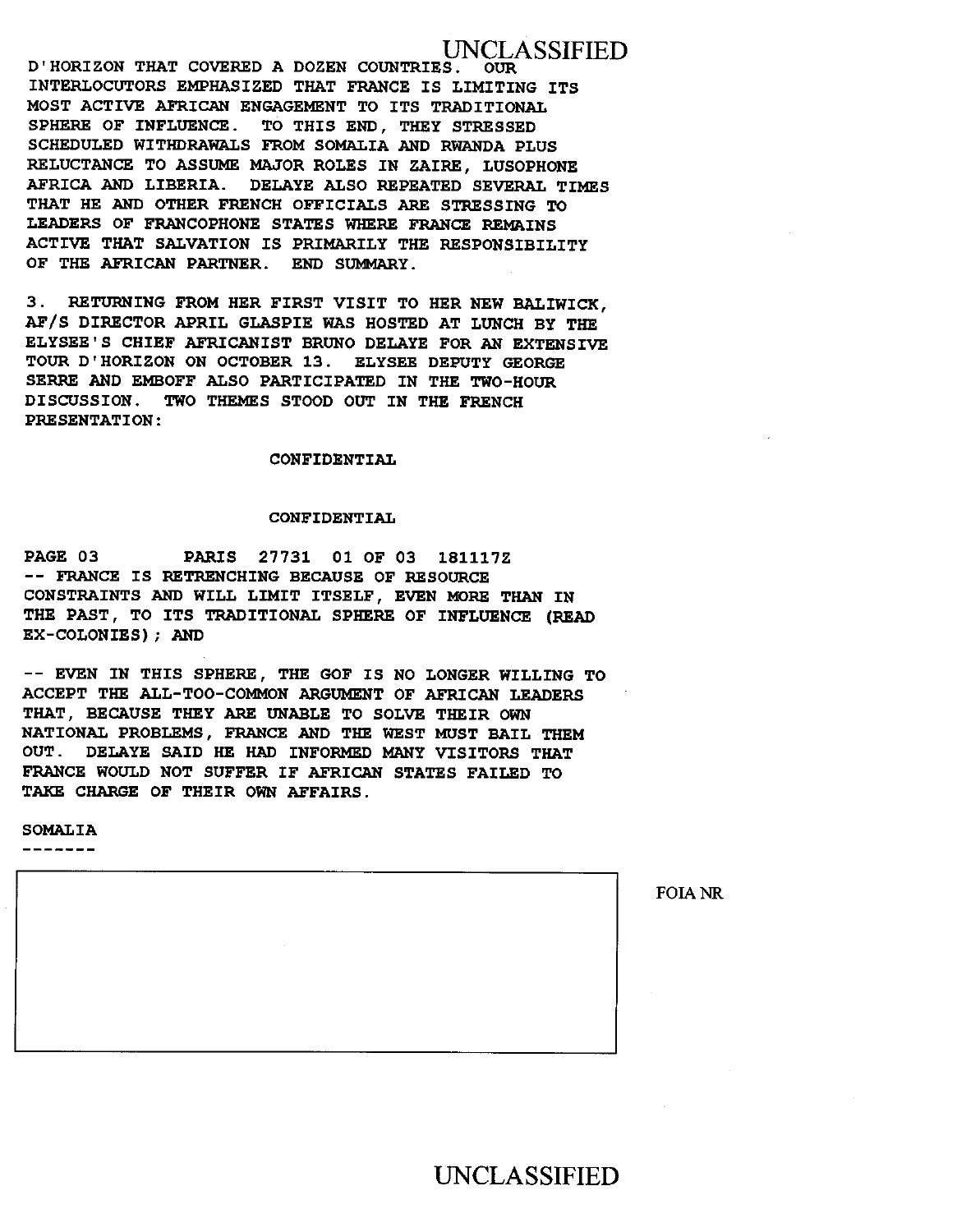FOIANR

# **RWANDA**

**CONFIDENTIAL** 

**NNNN** 

#### **CONFIDENTIAL**

**PAGE 01 PARIS 27731 02 OF 03 181120Z ACTION EUR -01** 

**INFO LOG-00 DOEE-00 L-03 PM-02 SR-00 RPE-01 AF-01 AID-01 CIAE-00 C-01 OASY-00 DODE-00 EB-01 HA-09 H-01 TEDE-00 INR-00 10-16 ADDE-00 NSCE-00 OIC-02 OMB-01 PA-01**<br>P-01 SCT-03 SIL-00 SNP-00 SP-00 **PRS-01 P-01 SCT-03 SIL-00 SNP-00 SP-00 SSO-00 SS-00 STR-16 TRSE-00 T-00 USIE-00 CORE-00 SNIS-00 NISC-02 /064W FA3C97 181120Z /38 P 181109Z OCT 93 FM AMEMBASSY PARIS** 

**TO SECSTATE WASHDC PRIORITY 3237**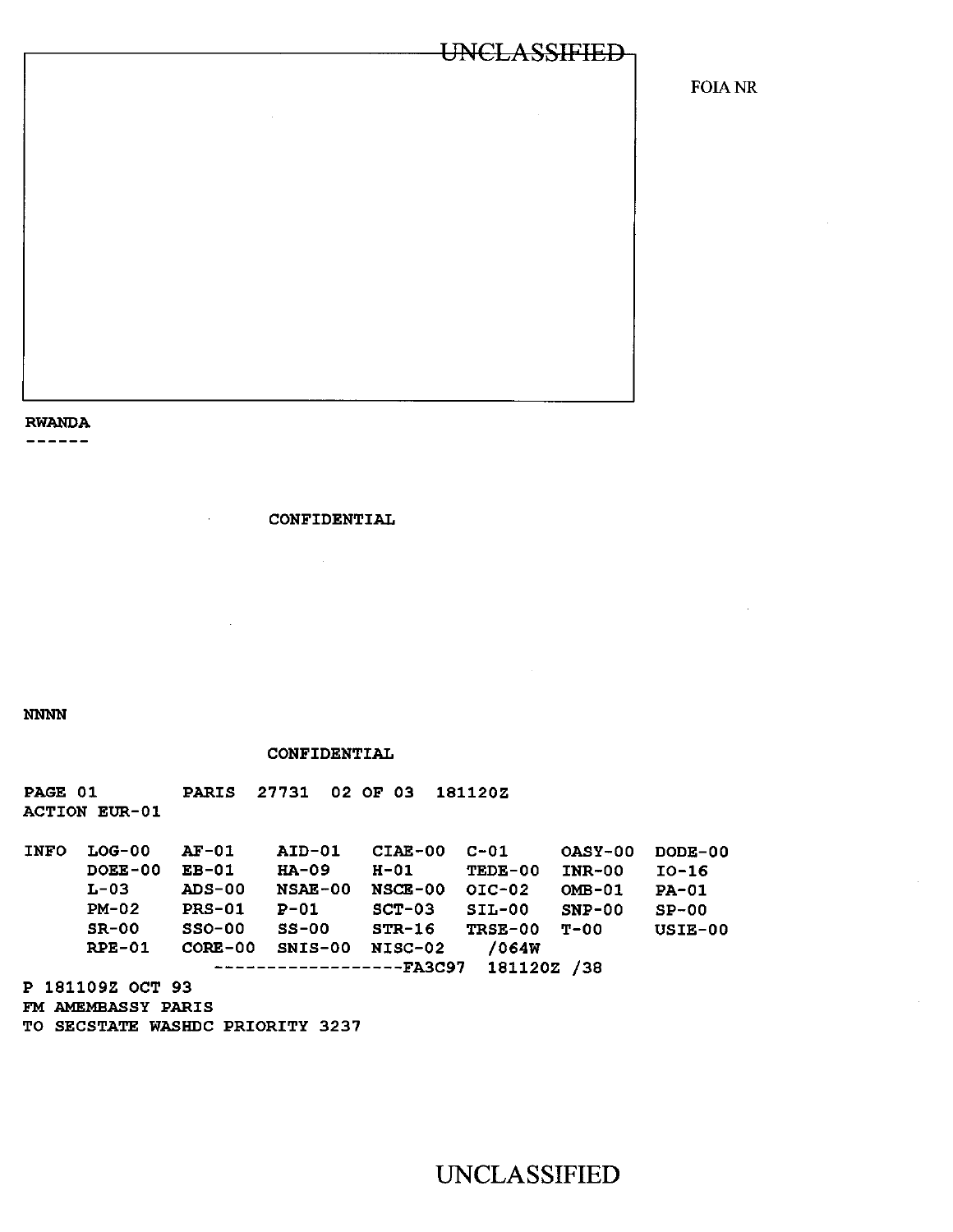**INFO USMISSION USUN NEW YORK AMEMBASSY KIGALI AMEMBASSY KINSHASA AMEMBASSY MAPUTO AMEMBASSY LUANDA AMEMBASSY PRETORIA AMEMBASSY DJIBOUTI AMEMBASSY MONROVIA AMEMBASSY LUSAKA AMEMBASSY OUAGADOUGOU AMEMBASSY ABIDJAN AMEMBASSY CONAKRY AMEMBASSY ROME AMEMBASSY BRAZZAVILLE** 

**CONFIDENTIALSECTION 02 OF 03 PARIS 27731** 

**CONFIDENTIAL** 

#### **CONFIDENTIAL**

**PAGE 02 PARIS 27731 02 OF 03 181120Z E.O. 12356: DECL:OADR TAGS: PGOV, PREL, RAID, PINS, PHUM, XA, SO, RW, CG, MZ, AO, SF, DJ, LI, ZA, US** 

**SUBJECT: ELYSEE AFRICA WATCHER OFFERS TOUR D'HORIZON TO AMBASSADOR GLASPIE Contract Contract Contract** 

**5. DELAYE, WHO HAD MET WITH A RWANDAN PATRIOTIC FRONT (RPF) DELEGATION JUST PRIOR TO OUR LUNCH, REPORTED THAT "FORTUNATELY" THE RPF DID NOT WANT FRENCH PARTICIPATION IN THE UN FORCE SLATED FOR RWANDA. THE GOF IS THUS CONTINUING THE SCHEDULED PULLOUT OF ITS FORCES.** 

#### **LIBERIA**

--------

FOIANR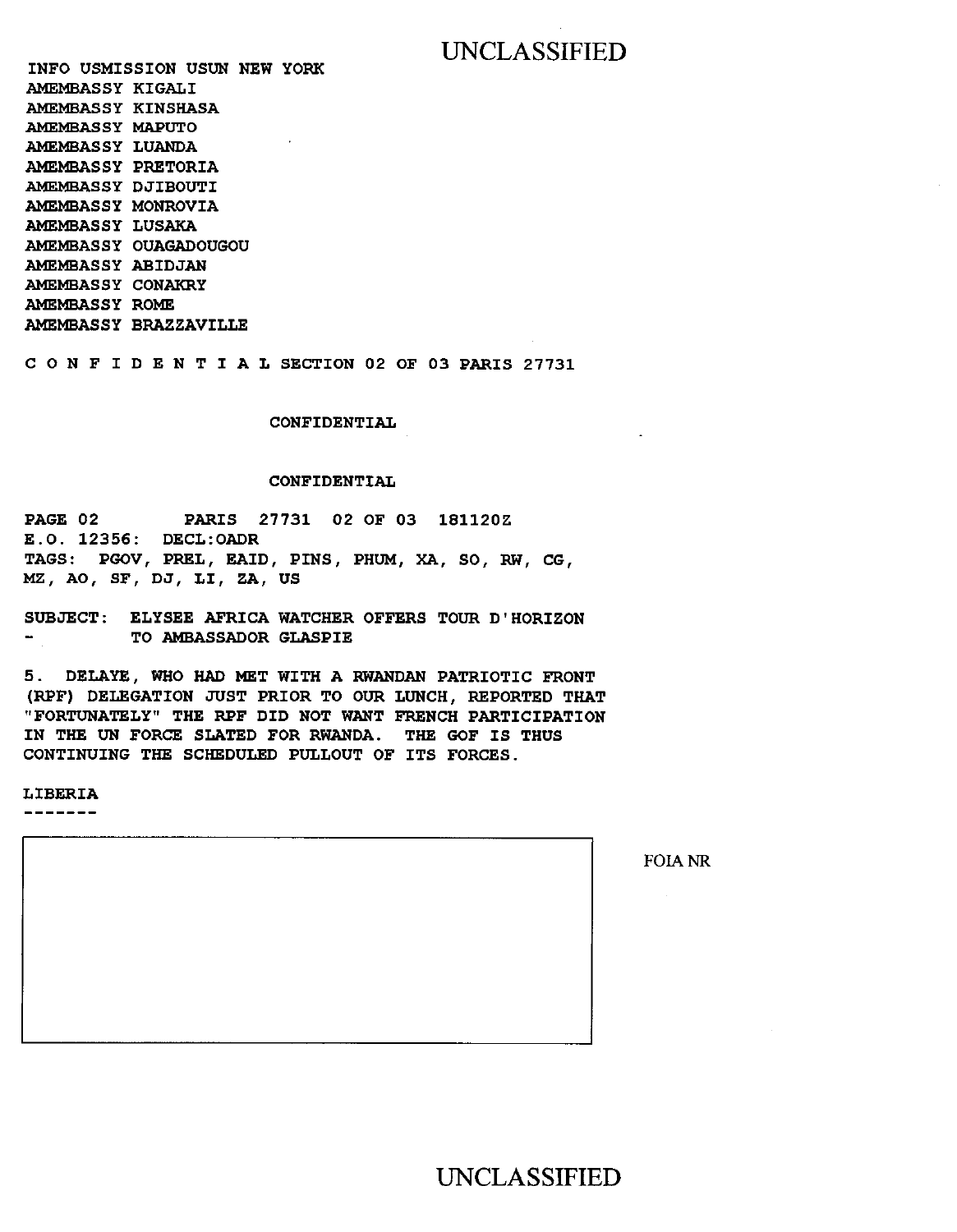

 $- - - - - -$ 

FOIA NR **ANGOLA**  ------**CONFIDENTIAL CONFIDENTIAL PAGE 04 PARIS 27731 02 OF 03 181120Z**  FOIA NR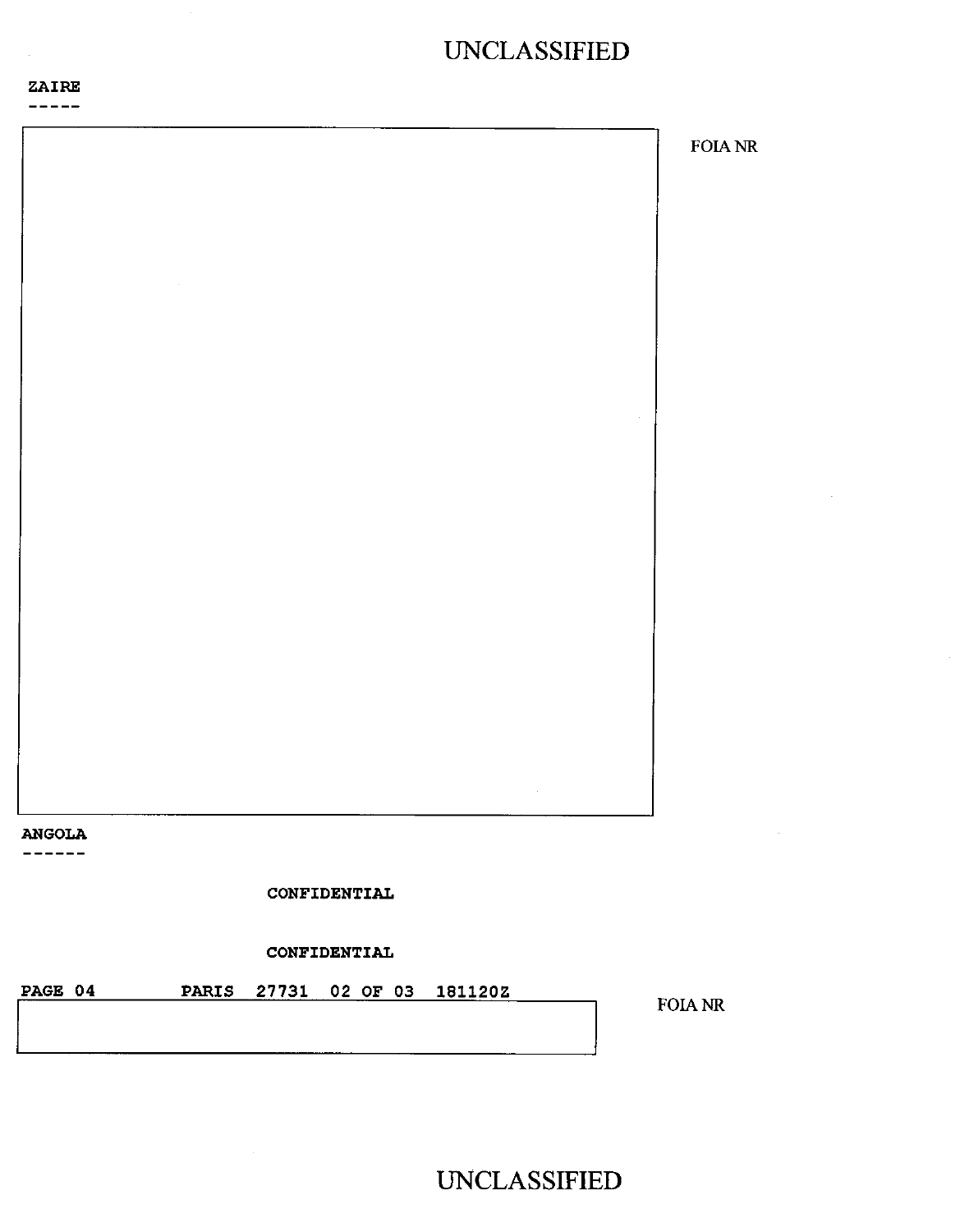FOIA NR

#### **CONFIDENTIAL**

**NNNN** 

**CONFIDENTIAL** 

**PAGE 01 PARIS 27731 03 OF 03 181120Z** 

**ACTION EUR -01** 

| <b>INFO</b>                   | $LOG-00$         | $AF-01$       | <b>AID-01</b> | CIAE-00   | $C-01$   | OASY-00  | DODE-00 |
|-------------------------------|------------------|---------------|---------------|-----------|----------|----------|---------|
|                               | DOEE-00          | $EB-01$       | $HA-09$       | $H-01$    | TEDE-00  | $INR-00$ | $IO-16$ |
|                               | $L-03$           | <b>ADS-00</b> | NSAE-00       | $NGCE-00$ | $OIC-02$ | $OMB-01$ | $PA-01$ |
|                               | $PM-02$          | <b>PRS-01</b> | $P-01$        | $SCT-03$  | $STL-00$ | $SNP-00$ | $SP-00$ |
|                               | $SR-00$          | $SSO-00$      | $SS-00$       | $STR-16$  | TRSE-00  | $T - 00$ | USIE-00 |
|                               | $RPE-01$         | $CORE-00$     | $SNIS-00$     | NISC-02   | /064W    |          |         |
| 1811202 /38<br><b>-FA3CA6</b> |                  |               |               |           |          |          |         |
|                               | P 181109Z OCT 93 |               |               |           |          |          |         |

**FM AMEMBASSY PARIS TO SECSTATE WASHDC PRIORITY 3238 INFO USMISSION USUN NEW YORK AMEMBASSY KIGALI AMEMBASSY KINSHASA AMEMBASSY MAPUTO AMEMBASSY LUANDA AMEMBASSY PRETORIA AMEMBASSY DJIBOUTI AMEMBASSY MONROVIA AMEMBASSY LUSAKA AMEMBASSY OUAGADOUGOU AMEMBASSY ABIDJAN AMEMBASSY CONAKRY AMEMBASSY ROME AMEMBASSY BRAZZAVILLE**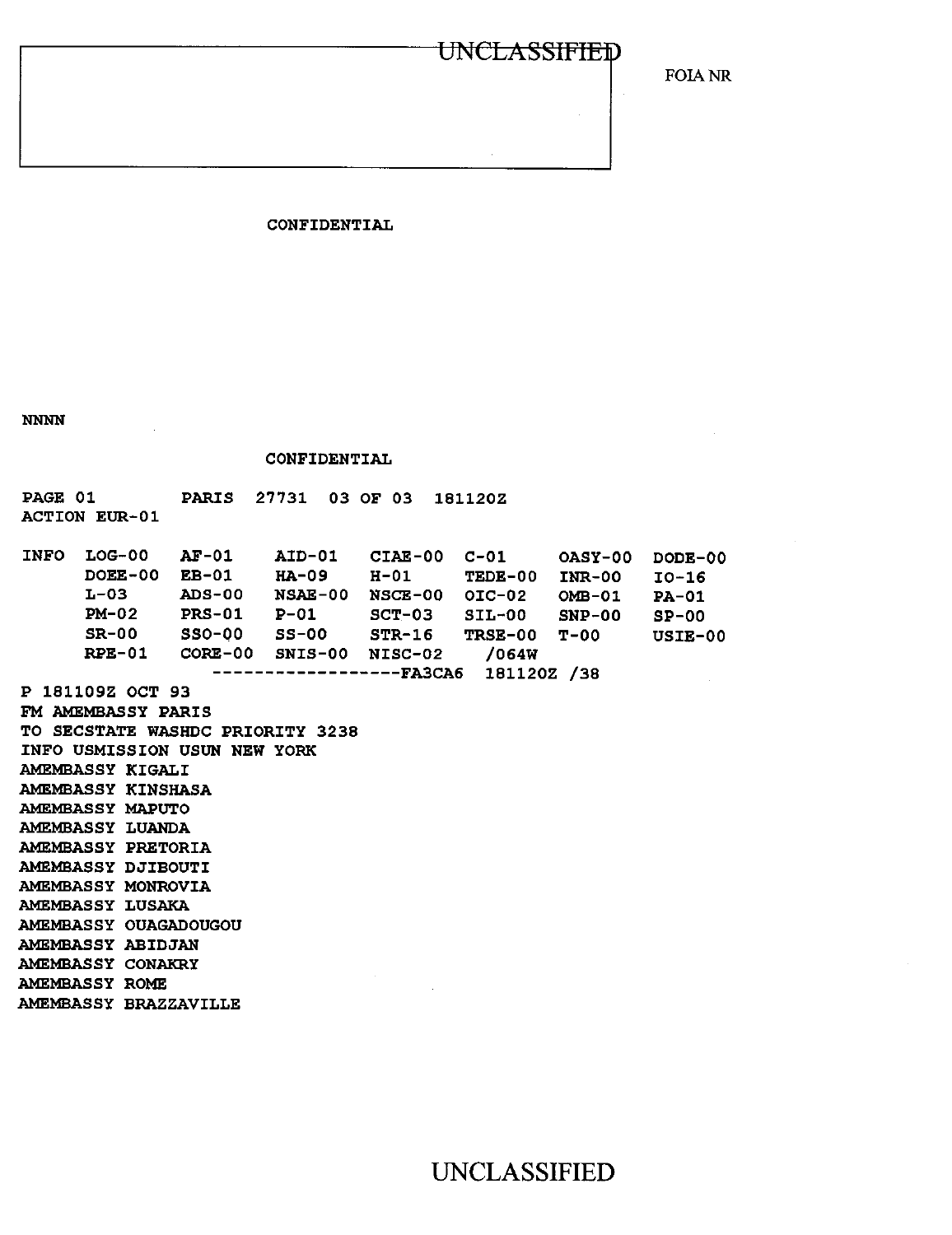#### UNCLASSIFIED C O N F I D E N T I A L SECTION 03 OF 03 PARIS 27731

#### CONFIDENTIAL

#### CONFIDENTIAL

PAGE 02 PARIS 27731 03 OF 03 181120Z E.O. 12356: DECL:OADR TAGS: PGOV, PREL, RAID, PINS, PHUM, XA, SO, RW, CG, MZ, AO, SF, DJ, LI, ZA, US

SUBJECT: ELYSEE AFRICA WATCHER OFFERS TOUR D'HORIZON TO AMBASSADOR GLASPIE  $\overline{\phantom{0}}$ 

SOUTH AFRICA

------------

FOIA NR

MOZAMBIQUE

CONFIDENTIAL

CONFIDENTIAL

PAGE 03 PARIS 27731 03 OF 03 181120Z

FOIA NR

UNCLASSIFIED

 $\sim 10^{11}$